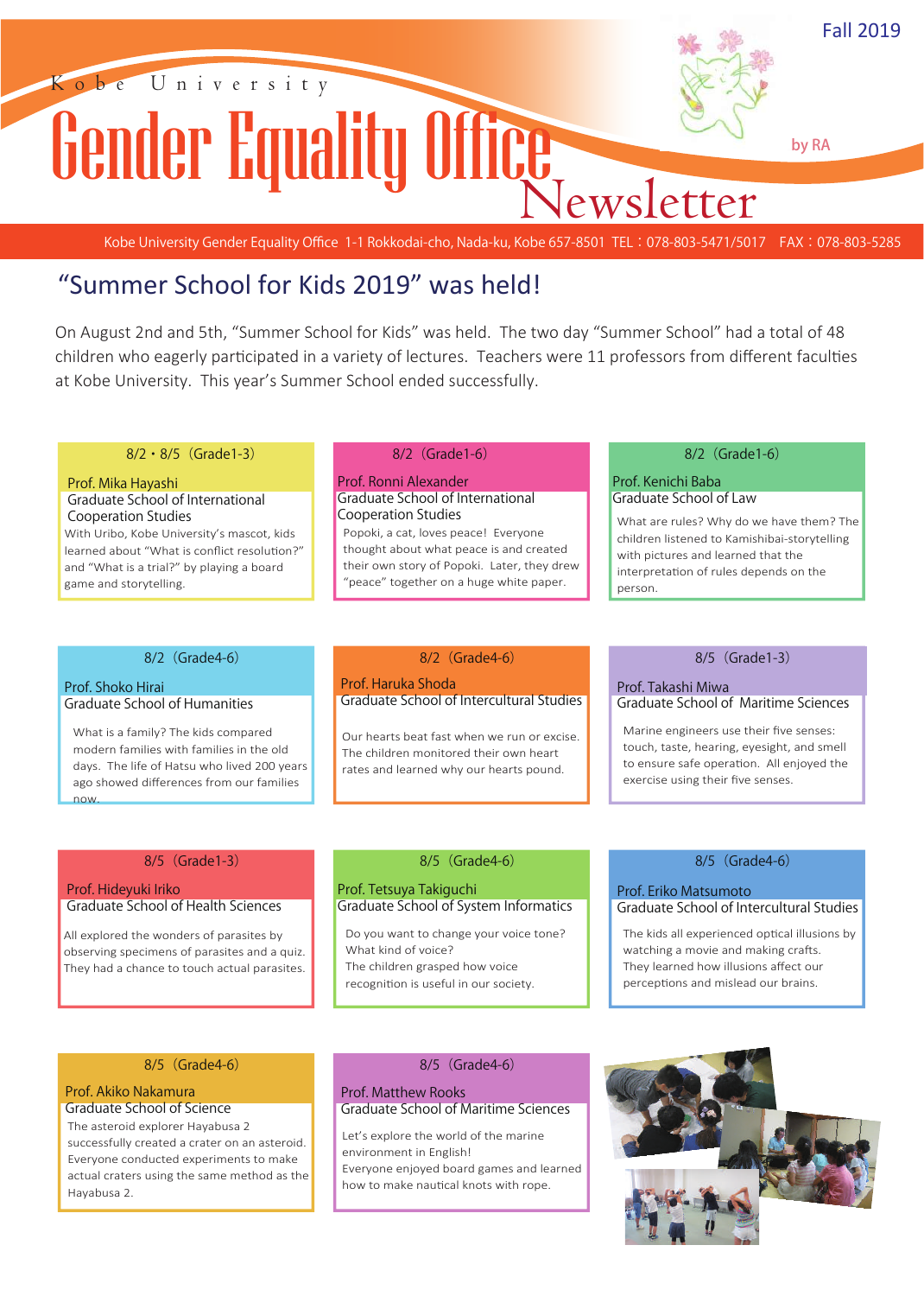# Open Campus for high school girls 2019

Every summer Kobe University Gender Equality Office holds an open event for encouraging girls who have aspirations for studying in STEM areas. This year, the event was held from 7th -9th August. The Faculty of Science and Faculty of Engineering held events at the Rokkodai Campus and the Faculty of Maritime Sciences did at the Fukae Campus. In the first half of the event, women faculty from each department gave an overview of the Faculty and the percentage of students who go on to master's degree, and so on. Additionally, college students introduced study and life on campus. After that, a Q and A session held where currently enrolled students sat at tables for each department, and the high school students chose the table according to their interest. Some participants commented that this was a very good opportunity to directly hear about campus life from college students.

7th August

64 participants at Faculty of Maritime Sciences



## Comments from high school students

"This is a good opportunity to know about school culture. I would like to join this event next year,too. I felt free to talk about any topic because there were only girls at the discussion table. "

 "I could gain a better understanding of the Faculty of Maritime Sciences."

"The Q and A session using small groups gave me information that I could not obtain any other open campus events."

### 8th August

72 participants at Faculty of Engineering



### Comments from high school students

"The Q and A session in small groups offered me firsthand information from college students."

"I enjoyed very much talking with college students and it made me think seriously to enroll at Kobe University in the future."

"The information provided such as an overview of the Faculty and the study was very useful." "It helped to clarify my aspirations. "

### 9th August 70 participants

at Faculty of Science



### Comments from high school students

"The information of campus life explained by college students was very beneficial and I was happy to be able to get answer to my concerns: few women in the Faculty and how to manage it."

"I could obtain detailed career path information such as the rate of master's degree enrollments and names of companies that hired graduates."

"I really enjoyed talking with kind college students."

More reports are at the Gender Equality Office website http://www.office.kobe-u.ac.jp/opge-kyodo-sankaku/